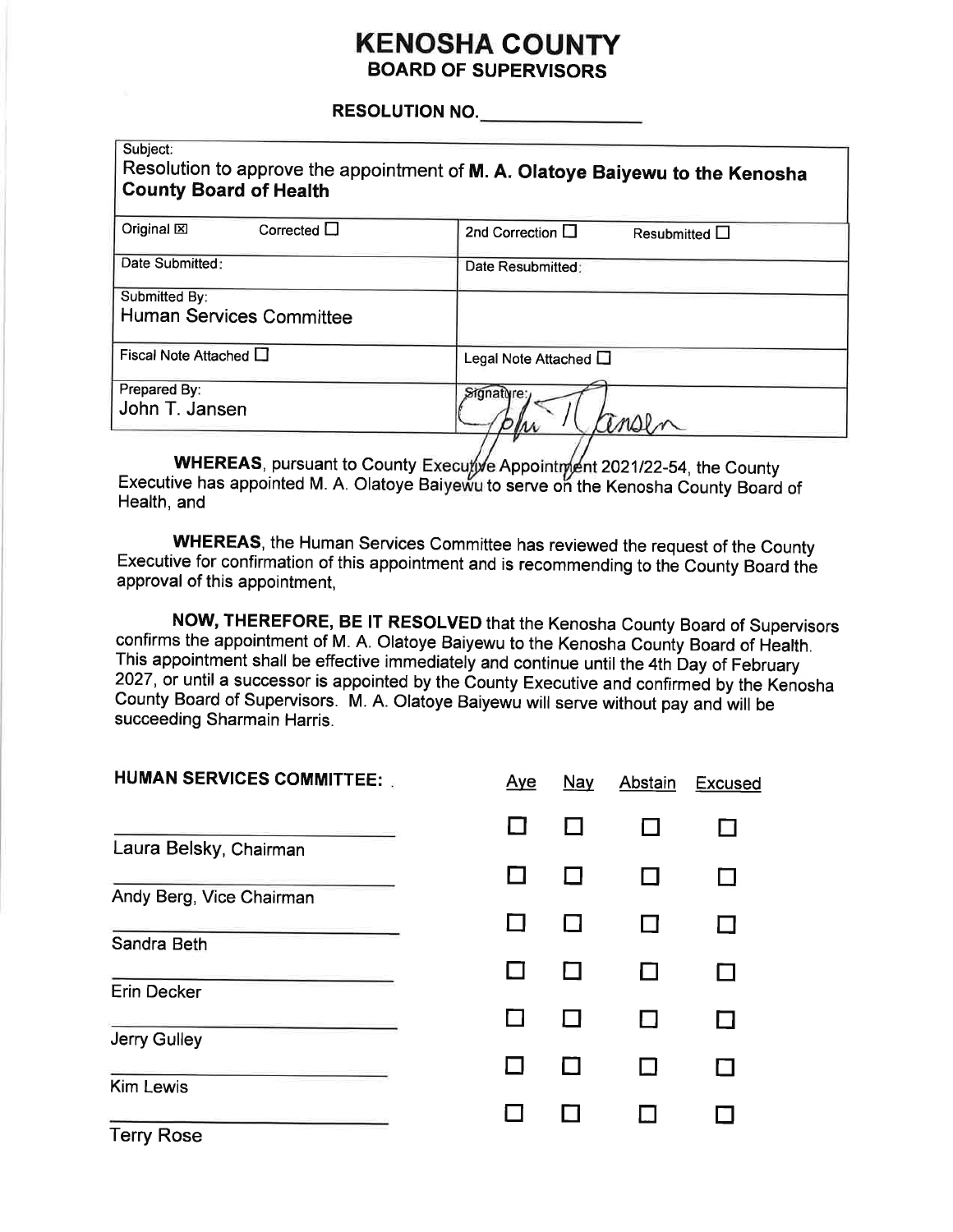

# COUNTY OF KENOSHA

**OFFICE OF THE COUNTY EXECUTIVE** Jim Kreuser, County Executive

 $1010 - 56$ <sup>th</sup> Street, Third Floor Kenosha, Wisconsin 53 140  $(262)$  653-2600 Fax: (262) 653-2817

# ADMINISTRATIVE PROPOSAL

# **COUNTY EXECUTIVE APPOINTMENT 2021/22-54**

## RE: KENOSHA COUNTY BOARD OF HEALTH

TO THE HONORABLE KENOSHA COUNTY BOARD OF SUPERVISORS:

Placing special trust in his/her/their judgment and based upon his/her/their qualifications, I hereby submit to thc Honorablc Kcnosha County Board of Supervisors, for its review and approval, the name of

> M. A. Olatoye Baiyewu Kenosha, WI 53140

to serve on the Kenosha County Board of Health, beginning immediately upon confirmation of the County Board and continuing until the  $4<sup>th</sup>$  day of February 2027, or until a successor is appointed by the County Executive and confirmed by the Kenosha County Board of Supervisors

M. A. Olatoye Baiyewu will serve without pay

M. A. Olatoye Baiyewu will be succeeding Sharmain Harris.

Respectfully submitted this  $12<sup>th</sup>$  day of January 2022.

t /,\*

Jim Kreuser Kenosha County Executive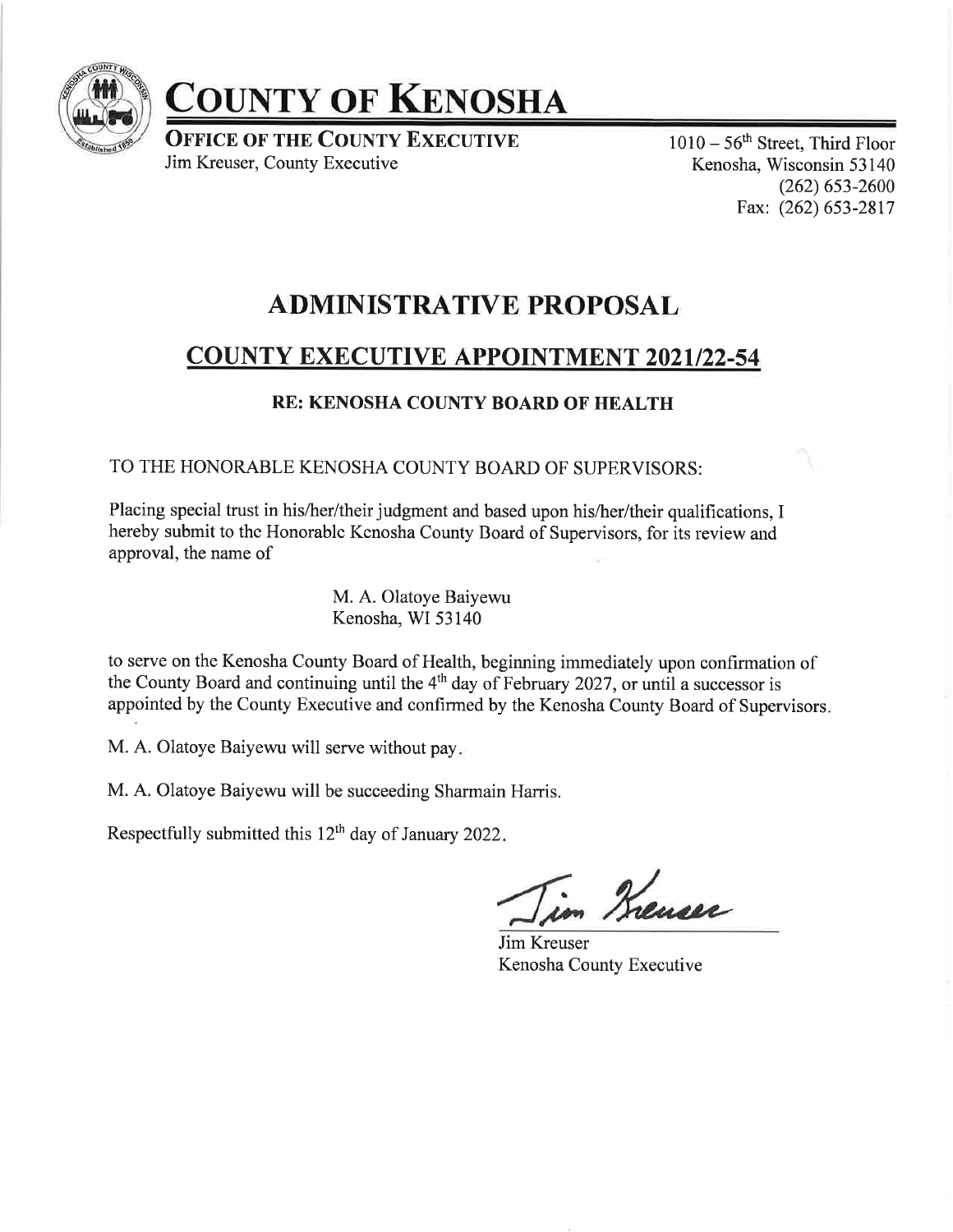## COUNTY OF KENOSHA OFFICE OF THE COUNTY EXECUTIVE JIM KREUSER

## APPOINTMENT PROFILE KENOSHA COUNTY COMMISSIONS, COMMITTEES & BOARDS

(Please type or print) Information marked with an  $*$  will be redacted before this form is publicly posted.

|                            | Name: M. A. Olatoye "Ola" |                                                                                                                                                                                                                                | Baiyewu                                   |  |  |  |
|----------------------------|---------------------------|--------------------------------------------------------------------------------------------------------------------------------------------------------------------------------------------------------------------------------|-------------------------------------------|--|--|--|
|                            | First                     | Middle Initial (optional)                                                                                                                                                                                                      | Last                                      |  |  |  |
|                            | *Residence Address:       |                                                                                                                                                                                                                                |                                           |  |  |  |
|                            |                           | Occupation: Racine Family YMCA                                                                                                                                                                                                 | Director, First Choice Pre-Apprenticeship |  |  |  |
|                            |                           | Company                                                                                                                                                                                                                        | Title                                     |  |  |  |
|                            |                           | *Business Address: National Property of the Contract of the Contract of the Contract of the Contract of the Contract of the Contract of the Contract of the Contract of the Contract of the Contract of the Contract of the Co |                                           |  |  |  |
|                            |                           | *Telephone Number: Residence                                                                                                                                                                                                   | *Business                                 |  |  |  |
| *Daytime Telephone Number: |                           |                                                                                                                                                                                                                                |                                           |  |  |  |
|                            |                           | *Email Address:                                                                                                                                                                                                                |                                           |  |  |  |
|                            |                           | Name of the Commission, Committee or Board for which you are applying:                                                                                                                                                         |                                           |  |  |  |

Health Board

Personal Statement: Please indicate why you believe you would be a valuable addition to the Commission, Committee or Board for which you are applying. If more space is needed, please attach a separate sheet.

This is a unique opportunity to bring my life long experience of serving this community that I call home. I have assisted underserved communities of both Kenosha and Racine in varipous capacities of bringing opportunities to them vis a vis workforce development, personal growth and civic engagement as an advocate for change. Albeit, in areas that impact the young and youth. ln my previous life as an administrator of Kenosha branch of The Urban League of Racine & Kenosha in the 1990s, I instituted breakfast, luch and dinner programs forthese young people during Summer breaks. lt was an eye opener to me that children would go without food and beg for bread on the streets of Kenosha. Where are the parents I would ask myself? Those where the days when Lincoln Neighborhood and it environs experienced shootings and such weekly. lt dishearthening to me and other neighboors. Something had to be done and we tried to make growing up memorable for these young people. Since then, I have been involved in uplifting children through their parents. I sincerely believe that when parents know, their children ultimately benefit from knowledge gleaned by their parents in the public square. Many of these children and their parents continue to benefit from the little things we did. I have seen children grow up into young adults who thrive because soembody cared. I now see these people as adults 25 years lare and they give thanks for having been in their lives. Kenosha can still do it through a participatory policy from elected officials and others. I want to bring my voice to help improve the health of our community especially the young and their parents,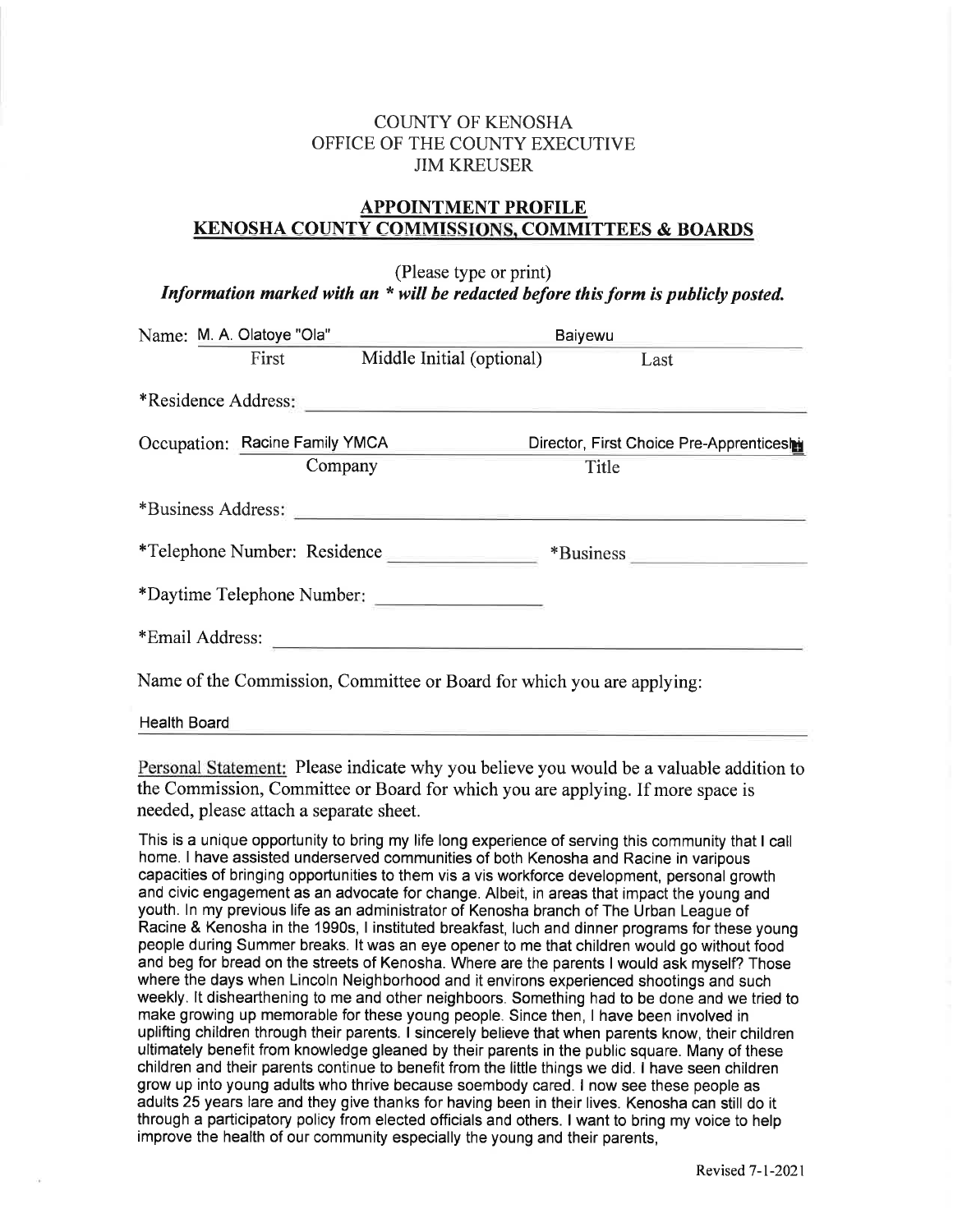## Kenosha County Commissions, Committees & Boards Appointment Profile - Page 2

#### Additional Information:

I am soft spoken and rarely do I expect accolades or wanting to be in the limelight. I am more interested in service to the community.

Nominee's Supervisory District: <sup>1</sup>

Special Interests: Indicate organizations or activities in which you have a special interest but may not have been actively involved.

National Association for the Advancement of Colored People (NAACP), and Urban League of Racine & Kenosha, lnc.

Do you or have you done business with any part of Kenosha County Government in the past 5 years? Yes No  $\vert \textbf{I} \vert$  If yes, please attach a detailed explanation.

Affiliations: List affiliations in all service groups, public service organizations, social or charitable groups, labor, business or professional organization, and indicate if it was <sup>a</sup> board or staff affiliation.

Hispanic Business Proffessionals - Board member; Wisconsin Women's Resource Center - Board member; African-American Leadership Round Table - Member, Mahogany Black Arts & Cultural Center - Board member, Kenosha Coalition for Dismantling Racisim, Member.

Governmental Services: List services with any govemmental unit. None.

Conflict Of Interest: It would be inappropriate for you, as a current or prospective appointee, to have a member of your immediate family directly involved with any action that may come under the inquiry or advice of the appointed board, commission, or committee. A committee member declared in conflict would be prohibited from voting on any motion where "direct involvement" had been declared and may result in embarrassment to you and/or Kenosha County.

#### MAOBaiyewu

Signature of Nominee

01/06/2022

Date

Kenosha County Executive  $1010 - 56$ th Street Kenosha, WI 53140 Please Retum To